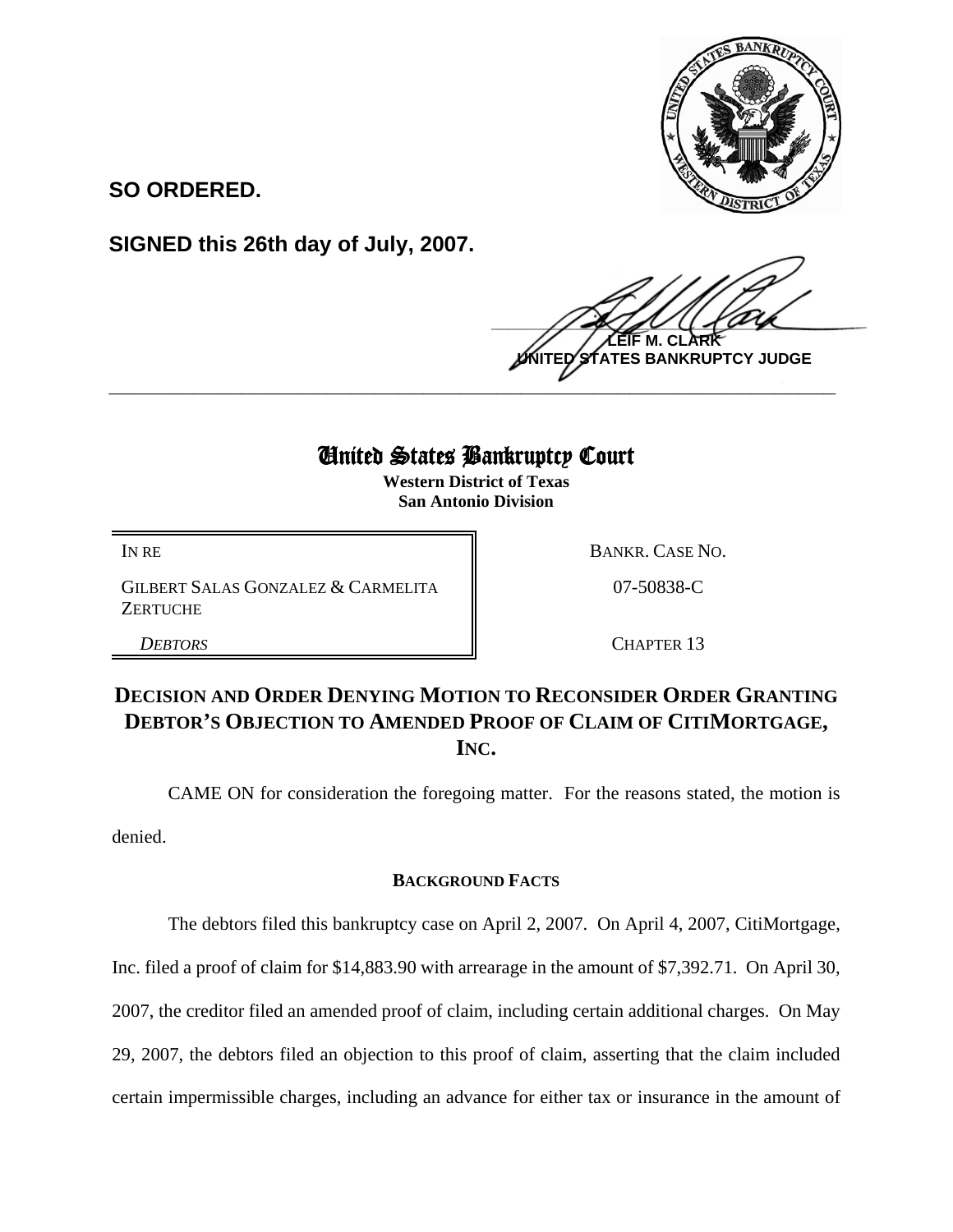\$1,190.40, a charge for "unpaid corporate advances" in the amount of \$3,396.56, and a charge for "unpaid expense advances" of \$704.00. The objection asked the creditor for detailed explanation for these various charges. The objection contained negative notice language on the first page of the pleading, in accordance with Bankruptcy Local Rules 9014 and 3007, clearly advising the claimant that a response was due to be filed within 20 days, and that, if such response was timely filed, then a hearing on the objection would be set on not less than 30 days notice. *See* BANKR. W.D. TEX. R. 3007, 9014 (Westlaw, adopted Nov. 7, 2005), *available at* http://www.txwb.uscourts.gov/. If no response was timely filed, the notice advised that the court would enter an order granting the objection.

The creditor failed to respond to the objection to its claim. On June 26, 2007, well after the time had run for a response to be filed, the court entered an order sustaining the objection. On July 9, 2007, thirteen days after entry of the order sustaining the objection, the creditor filed this motion for reconsideration. The motion states that the court has jurisdiction to reconsider the order pursuant to Rule 3008 of the Federal Rules of Bankruptcy Procedure, and further adds that "the failure to address Movant's underlying claim could prevent the Debtor's rehabilitation should the plan be completed and the Debtor receive a discharge." As support for this legal assertion, the creditor cites to an Eleventh Circuit decision, *In re Bateman*, 331 F.3d 821 (11<sup>th</sup> Cir. 2003)<sup>1</sup>. No other reason is offered in the pleading for the creditor's failure to timely respond to the motion, nor does the pleading state why a motion to reconsider was not filed within 10 days of the entry of the order in question.

<sup>&</sup>lt;sup>1</sup> Movant does not provide a pinpoint citation for *Bateman*, leaving the court to guess for precisely which proposition in *Bateman* he cites the case. *See* THE BLUEBOOK:AUNIFORM SYSTEM OF CITATION at 7 (Columbia Law Review Ass'n et al. eds., 18th ed. 2005) ("Pincites are critical: They provide the only means by which you can direct the reader to the exact page that contains the information or quotation on which you are relying for support.").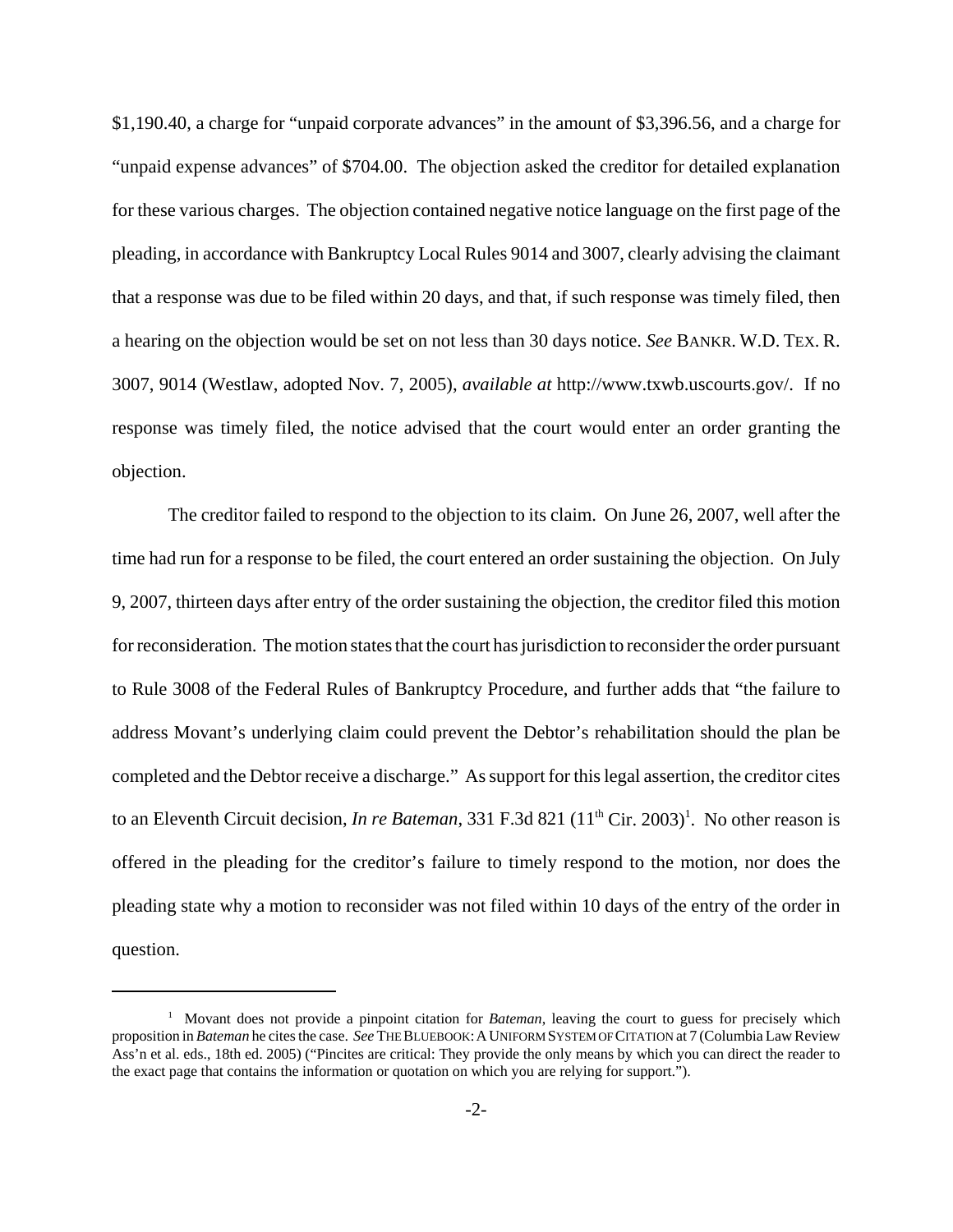After the debtor filed the objection to CitiMortgage's claim, the debtor's plan was set for confirmation hearing on July 12, 2007. CitiMortgage did not object to confirmation, so no further hearing on confirmation was required, in accordance with this court's Standing Order on Chapter 13 Procedures for the San Antonio Division. AMENDED STANDING ORDER RELATING TO CHAPTER 13 PRACTICES IN THE SAN ANTONIO DIVISION, Order No. 05-04 at 5, (November 7, 2005) *available at* http://www.txwb.uscourts.gov/. On recommendation of the chapter 13 trustee, the confirmation order was signed on July 9, 2007.

#### **ANALYSIS**

#### **Movant has failed to advance any cognizable grounds for reconsideration**

CitiMortgage grounds its motion upon Rule 3008 of the bankruptcy rules, which states that a party in interest may move for reconsideration of an order disallowing a claim. FED. R. BANKR. P. 3008. Rule 3008 is rooted in section 502(j) of the Bankruptcy Code, which allows a court to reconsider the allowance or disallowance of claims "for cause." *See* 11 U.S.C. § 502(j). The 1983 Advisory Committee Note to the rule states that "reconsideration of a claim that has been previously allowed or disallowed after objection is discretionary with the court." FED. R. BANKR. P. 3008 Advisory Comm. Note (1983), *reprinted in* NORTON BANKR. L. & PRAC. 2D, BANKRUPTCY RULES (Thomson-West pamphl. ed. 2006-2007).

The Fifth Circuit has provided guidance to the bankruptcy courts on how to exercise the courts' discretion under Rule 3008. The analysis turns upon when the motion for reconsideration was filed. Rule 8002(a) provides a ten-day period for filing an appeal of the order appealed from. FED.R.BANKR.P. 8002(a). If the motion to reconsider is filed prior to the expiration of this ten-day period, the motion is properly treated as a Rule 9023 motion to alter or amend judgment. *Matter of*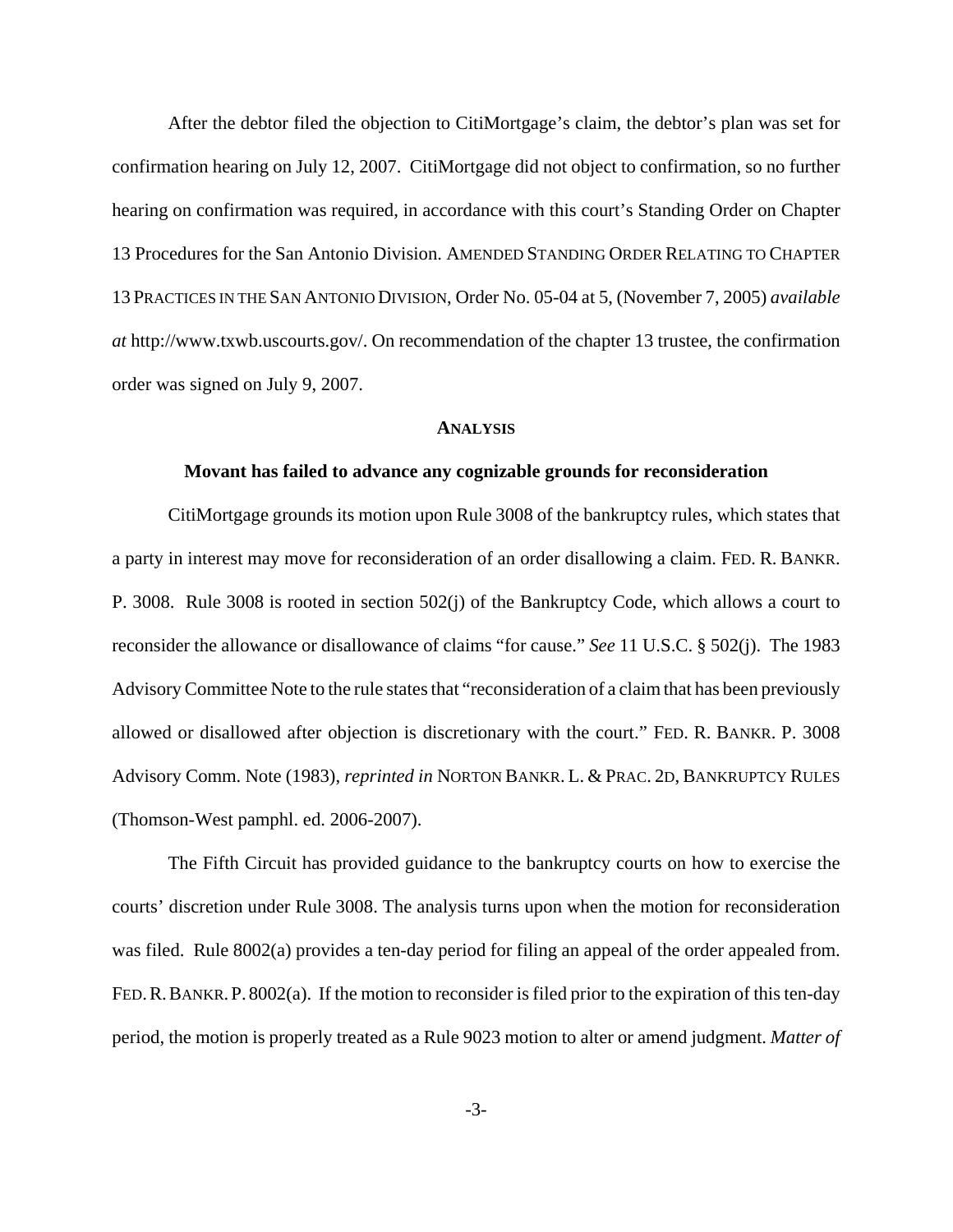*Aguilar*, 861 F.2d 873, 875 (5th Cir. 1988); *see also* FED.R.BANKR. P. 9023 (incorporating FED.R. CIV. P. 59). If, however, the motion to reconsider is filed *after* the expiration of the ten-day period, it must be treated as a Rule 9024 motion for relief from judgment or order. *Matter of Colley*, 814 F.2d 1008, 1010 (5th Cir. 1987); *see also* FED.R.BANKR.P. 9024 (incorporating FED.R.CIV.P. 60). Because CitiMortage filed its motion for reconsideration more than ten days after the court entered its order of partial allowance and partial disallowance of its claims, the motion is properly analyzed under the standards of Rule 9024. *Colley*, *supra*.

Bankruptcy Rule 9024 incorporates Rule 60(b), which, in turn, states that a court may relieve a party from a final judgment, order or proceeding for *inter alia*, "mistake, inadvertence, surprise, or excusable neglect." FED R. BANKR. P. 9024; FED. R. CIV. P.  $60(b)(1)$ .<sup>2</sup> As with any other motion, a motion for relief from judgment under FED. R. BANKR. P. 9024 or FED. R. CIV. P. 60(b)(1) must set out specific grounds to explain the basis for the relief. *See* FED.R.BANKR.P. 9013 ("The motion shall state with particularity the grounds therefor  $\dots$ ."); FED. R. CIV. P. 7(b)(1) ("An application to the court for an order shall be by motion which . . . shall state with particularity the grounds therefor  $\dots$ ."). Recall as well that section 502(j) states that the adjudication of a claim "may be reconsidered *for cause*." 11 U.S.C. 502(j) (emphasis added). Clearly then, a movant seeking reconsideration must at least provide the court with some "cause" for reconsideration, and, if the motion is made after the expiration of the ten-day period, the cause must be cognizable under Rule

 $<sup>2</sup>$  This is the only ground which could conceivably support this motion, based on the procedural posture of the matter.</sup> The other grounds set out in Rule 60(b) could not be applicable. There was no evidentiary hearing, hence newly discovered evidence as a ground for relief is not relevant. There is nothing to indicate that the order was obtained through fraud or other misconduct on the part of the debtor. Nor can one divine any indication that the order in question is void. The order in question does not involve an award that could be "satisfied." Finally, although there is a "catch-all" provision in the rule, allowing relief for "any other reason," courts and commentators have been clear that this broad language is designed to achieve equity in special circumstances not otherwise addressed in the specific grounds set out in the rule. *See* CHARLES ALAN WRIGHT, ARTHUR R. MILLER & MARY KAY KANE, 11 FEDERAL PRACTICE AND PROCEDURE § 2857 at 259 (2d ed., 1995). No extraordinary equities appear to be presented here.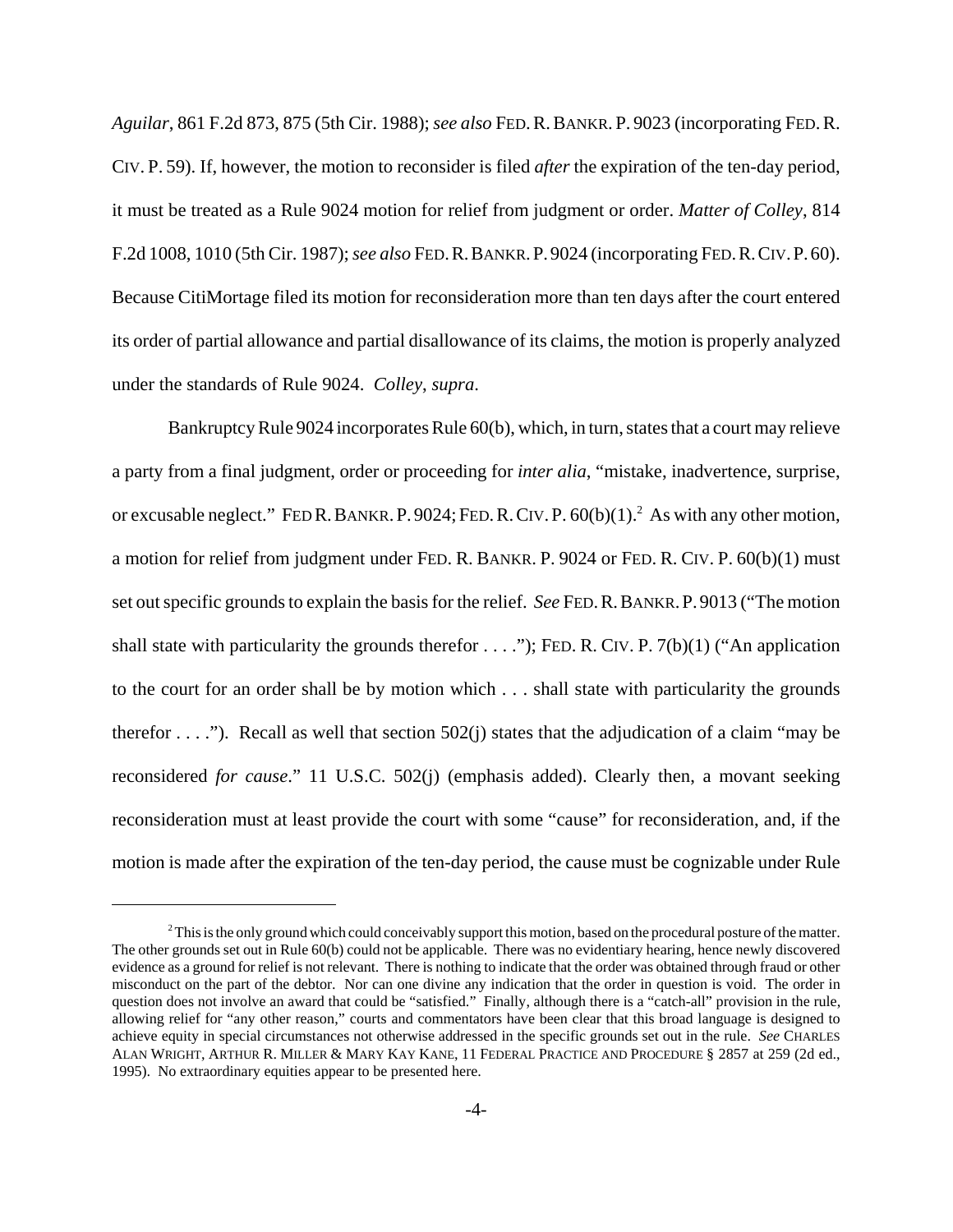60(b). For example, a claim of mistake would require a short, plain statement of the event that gave rise to the mistake. This is not a difficult requirement, but it is a requirement. *See In re Rankin*, 141 B.R. 315, 319 (Bankr. W.D.Tex. 1992) ("[A] party seeking reconsideration of a bankruptcy court's order regarding a claim should explicitly or implicitly assert one of the grounds delineated in Rule 60(b)") (King, B.J.).

The motion before the court is entirely silent with regards to this creditor's reasons for not timely responding to the objection to claim; it asserts no grounds under Rule 60(b) at all. The court is not obligated to speculate regarding the reasons that might support the creditor's motion. *Miller v. Burrows Paper Corp.*, 2007 WL 1098541, \*2 (S.D. Ohio 2007); *see* FED. R. BANKR. P. 9013 (placing the burden of advancing support for a motion upon the movant, not the court); *Cf. United States v. \$12,248 U.S. Currency, 957 F.2d 1513, 1518 (9<sup>th</sup> Cir. 1991) (refusing to speculate* regarding government's reasons for delay bringing a forfeiture proceeding); *Colonial Penn Life Ins. Co. v. Assured Enterprises, Ltd.*, 151 F.R.D. 91, 94 (N.D. Ill. 1993) ("This court will not entertain speculative reasons [even when the speculation is supplied by the movant] to determine whether they fall within the parameter of Rule  $60(b)(1)$ ."). Nor is the court obligated to set the matter in order to find out what grounds the creditor might decide to place before the court, with no advance notice to the opposing party. BANKR.W.D.TEX.R.9014(d) (allowing a court to rule, without further notice or hearing on, *inter alia*, motions for reconsideration under FED. R. BANKR. P. 9024); *Colley*, 814 F.2d at 1010. In fact, as stated by Judge (now Chief Judge) Edith Jones, "[T]he bankruptcy court's discretion in deciding whether to reconsider a claim is virtually plenary, as the court may decline to reconsider *without a hearing* or notice to the parties involved." *Id.* (emphasis added).

The onus is on the moving party to advise the court (and the debtors) what prevented the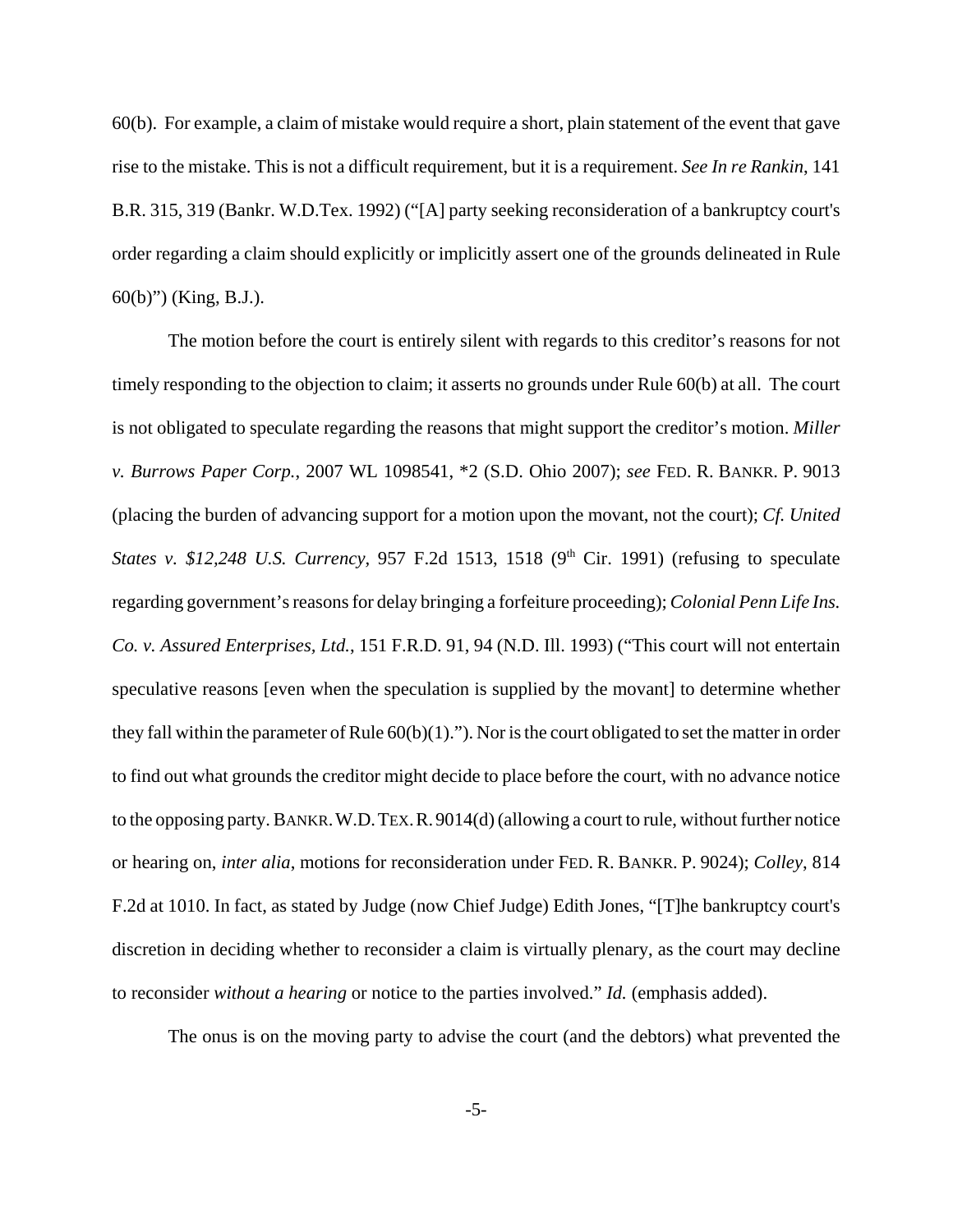creditor from timely responding to the debtor's objection to the claim. Because this motion offers no explanation whatsoever, it is impossible to know on what mistake, inadvertence, or excusable neglect the movant might be relying to justify the relief from judgment it seeks from the court. As such it cannot properly be considered a motion cognizable under Rule 60(b)(1). About a similar failure to assert cause for reconsideration of claim adjudication, Judge Jones wrote:

[Movant] did not explicitly or implicitly assert fraud, newly discovered evidence, mistake, inexcusable [sic] neglect, or any of the other matters pertinent to a Rule 60(b) motion. He did not even generally assert "cause" for reconsideration under § 502(j). As [Movant] did not even get his foot in the door for purposes of reconsideration, the district court was well within its discretion to deny that relief.

#### *Colley*, 814 F.2d at 1010-11. So it is here.

The court concludes that it is improper to reconsider this claim, given the entire failure of the creditor to state grounds for reconsideration cognizable under Rule 60(b). For this reason alone, the motion for reconsideration must be denied. Nonetheless, as the creditor has raised an at-law basis for reconsideration, it is appropriate to evaluate and rule in the alternative on the legal position asserted to determine whether reconsideration should be granted.

#### *Bateman* **is inapplicable to this case**

 As mentioned earlier, CitiMortgage claims that "the failure to address Movant's underlying claim could prevent the Debtor's rehabilitation should the plan be completed and the Debtor receive a discharge" and cites to *Bateman* for support, though without explaining how that decision supports that proposition. The Eleventh Circuit there ruled that the provisions of *a plan* could not be construed as an objection to a claim, and the creditor could therefore rely on its lien to satisfy its claim as filed, because its claim was deemed allowed, never having been the subject of a timely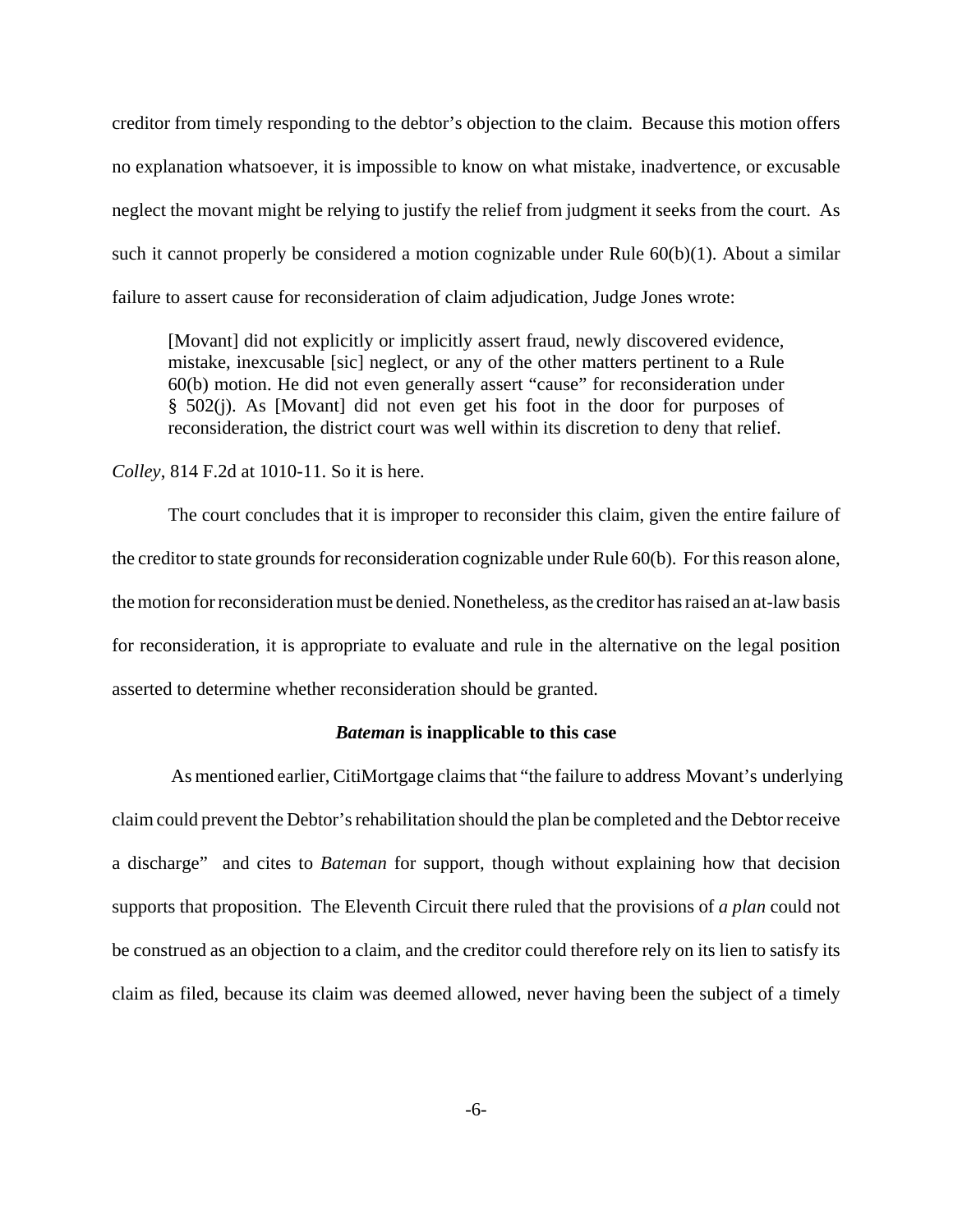objection.<sup>3</sup> The creditor's lien accordingly secured its claim as filed, regardless what the plan said, concluded the court. *Bateman*, 331 F.3d at 828.

A number of courts have challenged the express holding of *Bateman*, including the Tenth Circuit, which observed that principles of *res judicata* mandated that the plan provision avoiding the creditor's lien controlled over the creditor's proof of claim. *In re Davis*, 188 Fed.Appx. 671, 676 (10th Cir. 2006); *see also In re Stiller*, 323 B.R. 199, 216 (Bankr. W.D. Mich. 2003) (concluding that an arrearage claim is not a "claim" in the usual sense, and so is not entitled to the same protections). We need not here resolve the express dispute presented in *Bateman* or its progeny, however, because the issue here is not whether the *plan* somehow altered this creditor's rights. The issue rather is whether the claims objection process *itself* was properly employed in this case to correct the amount of the creditor's claimed arrearage. The debtors here filed their objection to the claim *before* confirmation, not after (as in *Bateman*). Thus, even under the *Bateman* rule, the claims objection *was* timely.4 And the debtors' proposed plan treatment of this creditor tracked the objection they filed to the claim pre-confirmation. The debtors here *did* exactly what the Eleventh Circuit ruled the debtors *should* have done in *Bateman*. How that decision could possibly support the implied contention by CitiMortgage that *Bateman* somehow compels reconsideration of the order disallowing CitiMortgage's claim escapes this court entirely.

<sup>&</sup>lt;sup>3</sup> The court stated that claims objections must be filed prior to confirmation, though it acknowledged that neither the statute nor its enabling rules so state. *Bateman*, 331 F.3d at 827, *citing In re Justice Oaks II Ltd.*, 898 F.2d 1544, 1553 (11th Cir. 1990) *and In re Starling*, 251 B.R. 908, 909 (Bankr. S.D.Fla. 2000). The efficacy of that piece of *dictum* is cast in doubt by changes to the Code wrought by the 2005 amendments, which mandate early confirmation, to a time that precedes the deadline for filing proofs of claim. *See* 11 U.S.C. § 1324 (b) (confirmation to be held not later than 45 days after the first meeting of creditors); FED.R.BANKR.P. 3002(c) (deadline for filing proofs of claim is 90 days after the first meeting of creditors).

<sup>4</sup> The court reiterates that the *Bateman* discussion regarding timeliness must be taken with a grain of salt, given the amendments to the Code that mandate confirmation prior to the claims bar date. *See* note 3 *supra*.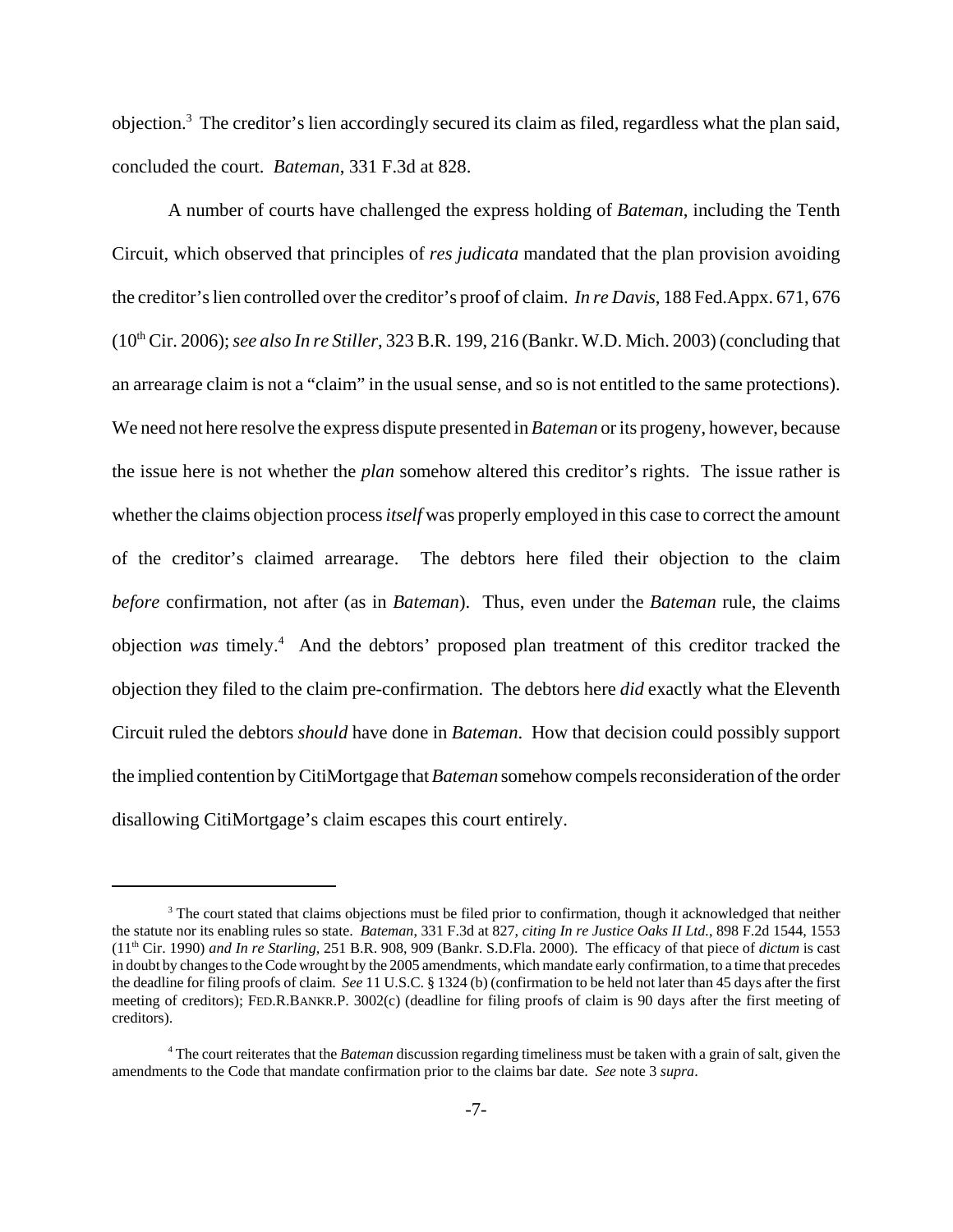### **The debtors' rehabilitation is not jeopardized, because the court's disposition of the claim is a final judgment on the merits**

The contention that "the failure to address Movant's underlying claim could prevent the Debtor's rehabilitation," is specious in any event. The gist of CitiMortgage's argument apparently runs as follows.<sup>5</sup> The court has disallowed the claim, but it has not actually ruled on the validity of CitiMortgage's underlying state-law contract claim for all the amounts it claims it is owed. As a result of the claim disallowance, CitiMortgage will receive no distributions under the chapter 13 plan on account of the asserted arrearages for "Corporate Advances", "Insurance Advances" and "Expense Advances." Once the debtors complete their plan and receive their discharge, they will not be personally liable for these challenged, and disallowed, pre-petition arrearages. *See* 11 U.S.C. § 524. However, goes the apparent argument, CitiMortgage would still have the right to enforce what it claims to be owed *against the collateral,* undiminished post-discharge. CitiMortgage seems to suggest that it would be free to reassert its state law rights against the debtors' home, for the full amounts it claims to be owed, regardless of the disallowance of a portion of that claim in this bankruptcy case, and despite the debtors' successful completion of the plan, and seemingly relies on *Bateman* for that proposition. In suggesting that the court's disposition of the claims objection does not constitute "address[ing] CitiMortgage's underlying claim," CitiMortgage appears to be suggesting that the court's entry of an order partially disallowing the claim, without further hearing, is not actually a final judgment on the merits of the underlying contract claim. Thus, issue preclusion would not protect the debtors from a post-petition foreclosure action for all amounts claimed to be owed, and CitiMortgage would be free to assert whatever it has claimed against the collateral.

<sup>&</sup>lt;sup>5</sup> The court is left to imagine the details of CitiMortgage's arguments because they are not articulated at all in the motion.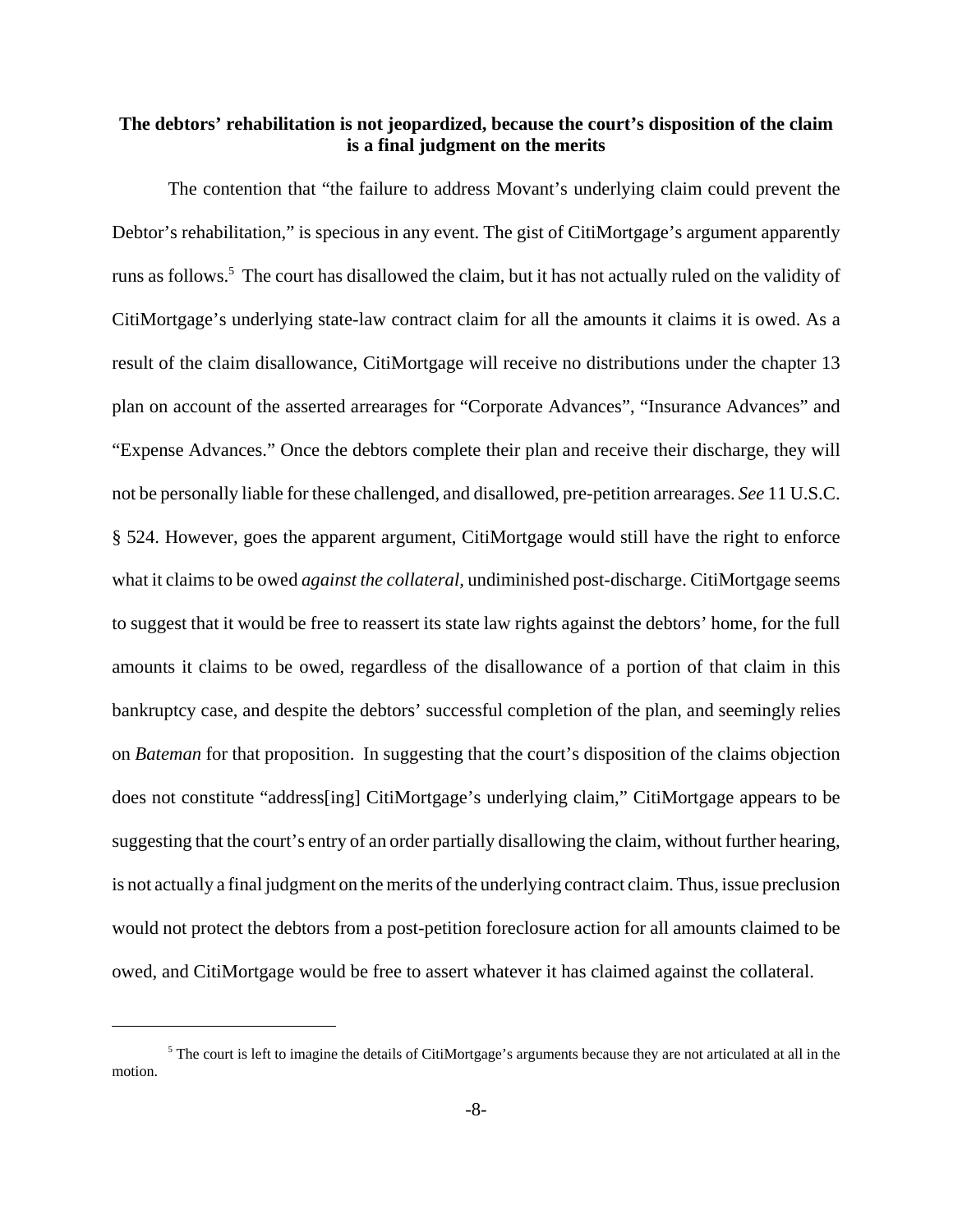Of course, it is not for this court to attempt to decide future litigation regarding the preclusive effect of its decision; such an opinion would be beyond the subject matter jurisdiction of the court. *In re Thickstun Bros. Equipment Co., Inc.*, 344 B.R. 515, 519 (B.A.P. 6th Cir. 2006). Nonetheless, because this question on the preclusive effect of the court's order is at the heart of the creditor's objection, which suggests that "the failure to address CitiMortgage's claim could prevent the debtors' rehabilititation, it is appropriate to test CitiMortgage's assertion against the applicable law to determine whether the court's denial of reconsideration really would jeopardize the debtors' rehabilitation. In short, how real is this threat?<sup>6</sup> If the court's original disposition of the claims objection was in fact proper, and counts as a final adjudication of CitiMortgage's claim, then the threat is not real, and reconsideration would not be appropriate.

Bankruptcy judgments bar subsequent suits if (1) both cases involve the same parties, (2) the bankruptcy court had jurisdiction, (3) the decision was a final judgment on the merits, and (4) the cause of action is the same. *Matter of Baudoin*, 981 F.2d 736, 740 (5th Cir. 1993). In the instant case, the only relevant questions are whether this court's order partially allowing the claim (1) is a final judgment on the merits and (2) represents the same cause of action as a later possible suit on the disputed assessment charges.

The orders of bankruptcy courts allowing uncontested claims are final judgments on the merits for *res judicata* purposes. *EDP Medical Computer Systems, Inc. v. United States*, 480 F.3d 621, 625 (2d Cir. 2007). In *EDP*, the bankruptcy court issued an order allowing a claim by the IRS to which neither the chapter 7 trustee or the debtor corporation objected. *Id*. at 623. The trustee paid the tax claim in full and closed the case. *Id.* at 624. About a year later, the debtor filed for a refund

<sup>6</sup> *Cf. In re Harbin*, 486 F.3d 510, 518 (9th Cir. 2007) (holding that it is clear error for a bankruptcy court to fail to consider the effect of a potential future judgment on the feasibility of a plan).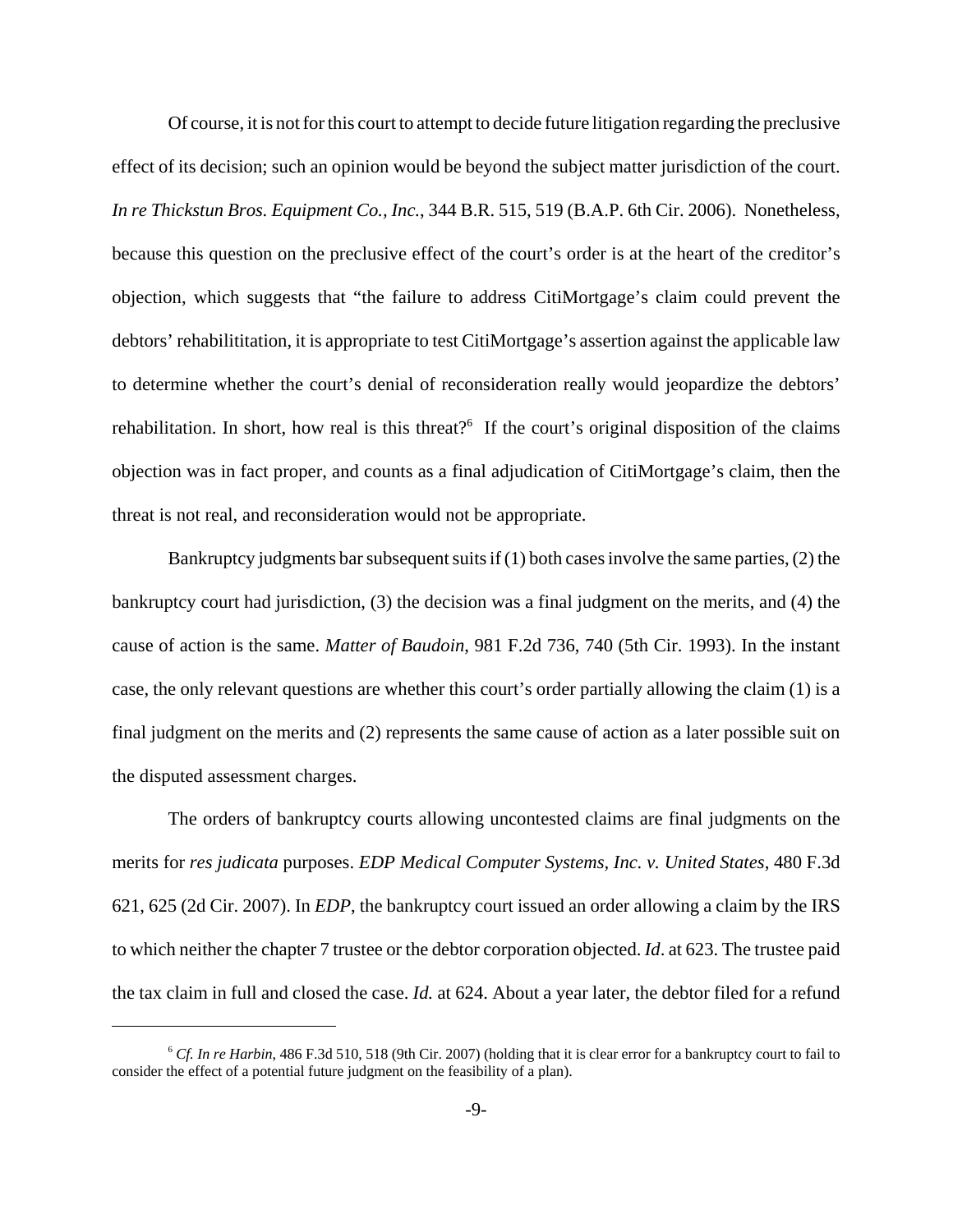of the tax payment, claiming, *inter alia*, that the tax assessment was incorrect. *Id.* The district court granted summary judgment in favor of the government, stating that the debtor lacked standing to bring the refund claim, and alternatively, that the claim of an incorrect assessment was barred by *res judicata* arising from the claim allowance order. *Id.* The Second Circuit reviewed only the *res judicata* question, holding that the bankruptcy court order allowing the uncontested proof of claim was a final judgment for *res judicata* purposes. *Id.* at 625. The court concluded that the debtor's suit against the government was barred; it could not litigate the legitimacy of the underlying tax assessment. In words that have resonance in the instant case, the court wrote, "EDP had the opportunity to litigate the validity of the amended proof of claim. Faced with this apple, EDP kept its mouth closed; it cannot now take a bite." *Id.* at 627.

Closer to home, the Fifth Circuit has held that a bankruptcy court's claim allowance order had *res judicata* effect upon subsequent litigation. *Matter of Baudoin*, 981 F.2d 736 (5th Cir. 1993). In *Baudoin*, the Fifth Circuit held that the an order allowing a claim was a "final judgment." *Id.* at 742. Regarding the "same claim" issue, the court wrote, "The issue is . . . whether the same facts are involved in both cases, so that the present claim could have been effectively litigated with the prior one." *Id.* at 743. Finding that the lender liability claim could have been litigated with the bank's proof of claim, the court held that the bankruptcy court's claim allowance addressed the same common nucleus of operative facts. *Id.* The court found that the debtor's lender liability claim was barred by *res judicata*. *Id.* at 744.

The claim allowance process is generally triggered by a creditor's filing of a proof of claim in the bankruptcy case. *See* 11 U.S.C. § 501. Unless a party in interest files an objection, the claim is "deemed allowed." *Id.* § 502(a). *Baudoin* and *EDP* make it clear that when a bankruptcy court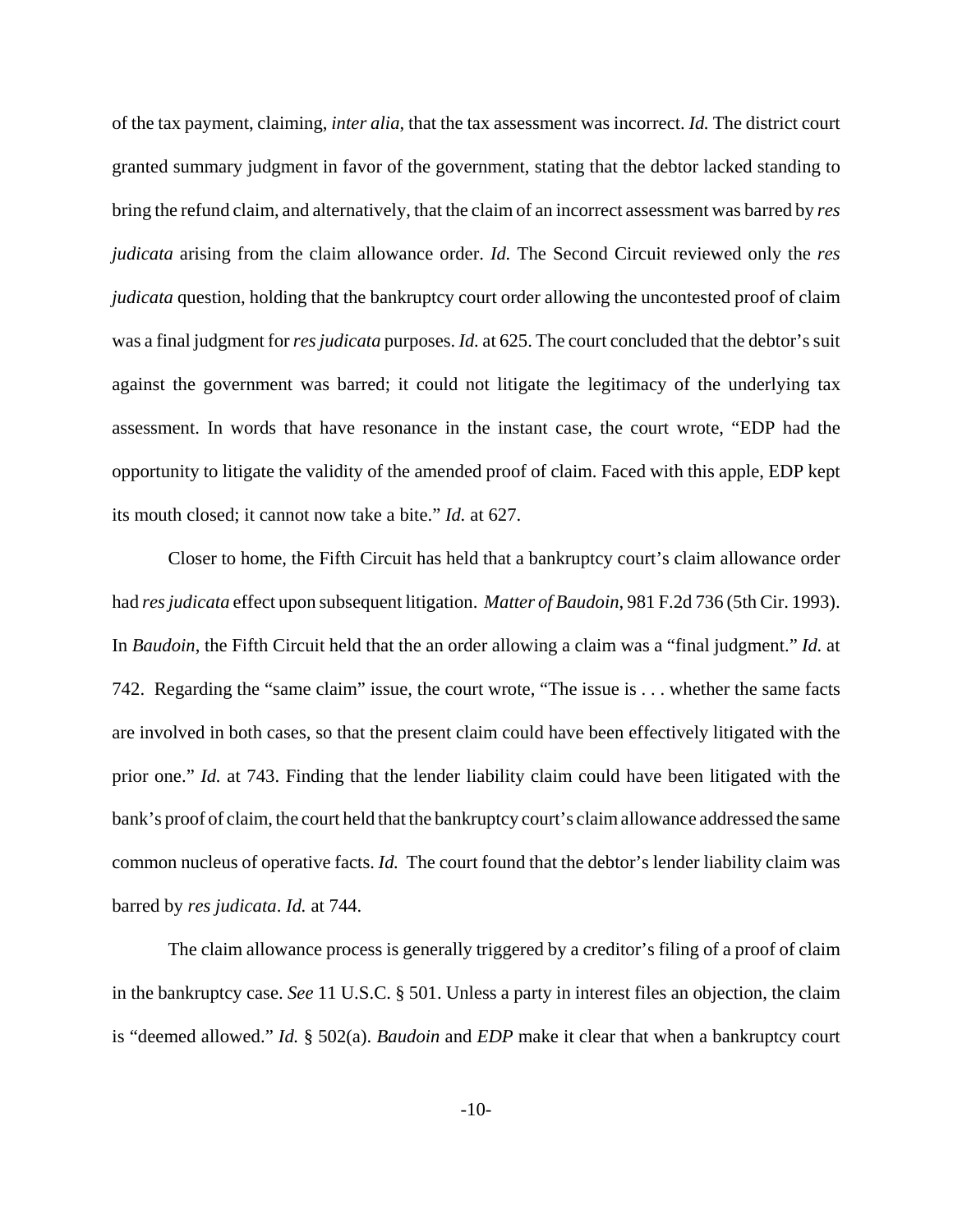enters an order on claim allowance, that order is a final judgment on the merits for *res judicata* purposes, even when the order sustaining the objection is entered without a hearing, where the creditor has had notice and an opportunity for hearing. So long as the *opportunity* for a hearing was afforded, the claim has been finally adjudicated.

Here, the debtors filed an objection to claim containing "negative notice" language. The local rules allow a movant to include "Negative Notice Language" in a pleading related to a contested matter. BANKR.W.D.TEX.R. 9014(a). Negative notice language warns other parties-in-interest that the court may grant relief to the movant without conducting a hearing, unless a party-in-interest requests one. *Id.* The Eighth Circuit has expressly stated that "negative notice" procedures for claims adjudication are authorized by the Bankruptcy Code. *In re Pierce*, 435 F.3d 891, 892 (8th Cir. 2006). In *Pierce* (as in the instant case), the creditor filed a proof of claim, the debtor objected with "negative notice" language, the creditor failed to respond with a request for hearing, and the bankruptcy court partially disallowed the claim without conducting an evidentiary hearing. *Id.* The Eighth Circuit found no error in the bankruptcy court's actions. *Id.*

Having been afforded a fair opportunity to present its response and to request an evidentiary hearing, CitiMortgage can hardly complain that it did not get its day in court; it simply chose not to ask for one. That it was free to do, but not without consequences. As in *EDP*, CitiMortgage had an opportunity to litigate the validity of the disputed assessment charges. Faced with that apple, it kept its mouth closed; it cannot now take a bite. *See EDP*, 480 F.3d at 627. As in *Baudoin*, the "nucleus of operative facts" here forming the basis of the claim allowance dispute are precisely the same as those forming the basis of a future suit to recover the assessments from the debtors under state law. As stated in *Baudoin*, "It is difficult to imagine a more common nucleus of operative fact."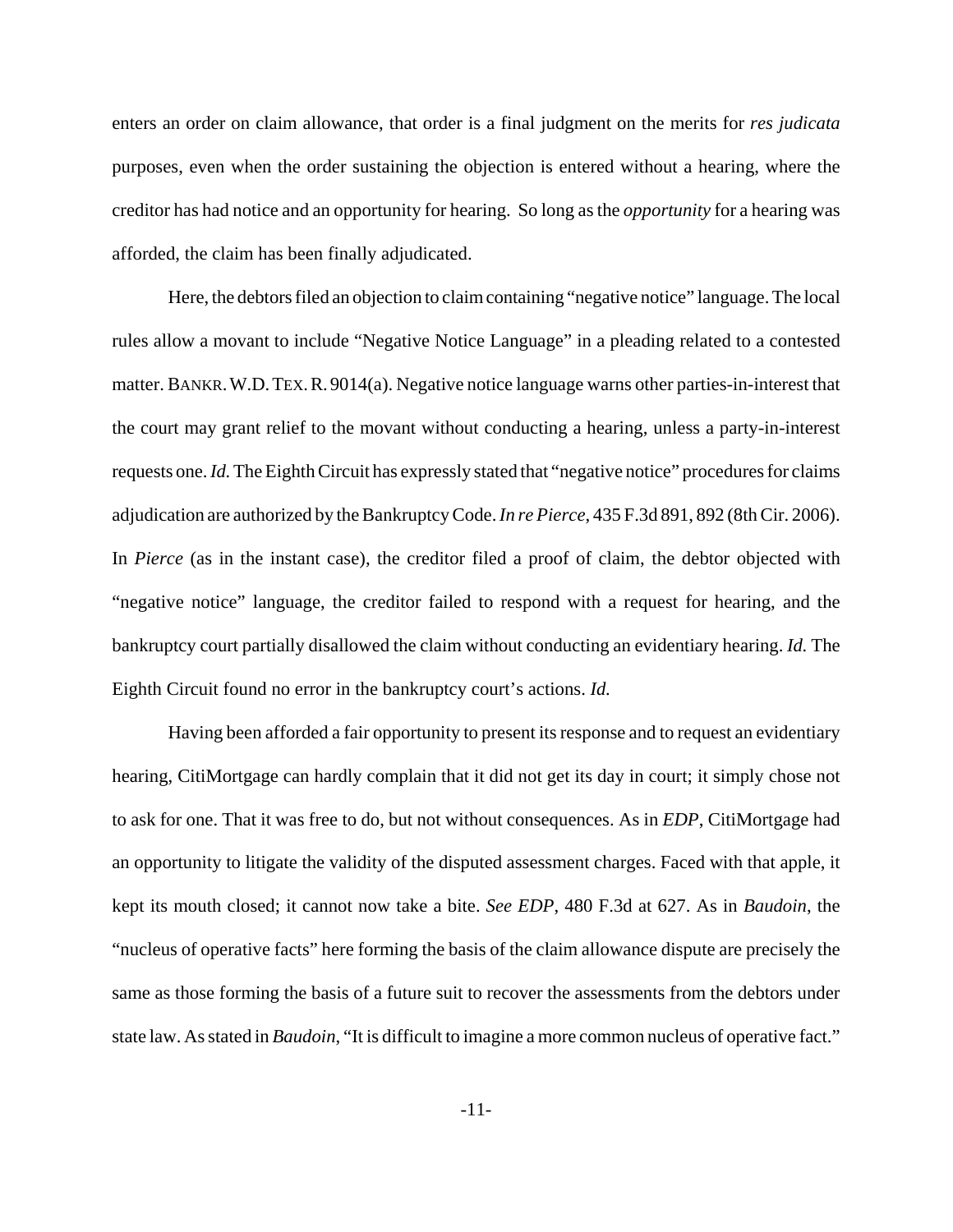*Baudoin*, 981 F.2d at 743. Upon reviewing the applicable law, it appears to this court that a future claim by CitiMortgage that its loan agreement entitles it to the disputed assessment payments would be barred by *res judicata*. Accordingly, the court does not see how its order of partial allowance of CitiMortgage's claim could in any way jeopardize the rehabilitation of the debtors.

CitiMortgage's contention that the court has failed to address CitiMortgage's underlying claim is also completely without merit. The court in fact *has* addressed CitiMortgage's underlying claim, by sustaining the objection after CitiMortgage was afforded more than adequate notice and more than adequate opportunity for a hearing. As the Second, Fifth and Eighth Circuits all agree, the court's order in this case counts as a disposition on the *merits* of CitiMortgage's underlying claim. *See EDP*, 480 F.3d at 627; *Pierce*, 435 F.3d at 892; *Baudoin*, 981 F.2d at 743. CitiMortgage's belief, implicit in its argument, that it is free to stand on the sidelines, and to insist on an evidentiary hearing at its own convenience as a matter of right, has no support in the law.

What's more, the debtors here were not, by their objection, seeking to "game" the system or manipulate the bankruptcy process to achieve a windfall, as the court intimated might have been the case in *Bateman*. *See Bateman*, 331 F.3d, at 832. They merely sought to assure that the *amount* of the claim asserted by the creditor was in fact justified – and did so prior to confirmation. Nothing in *Bateman* suggests that a secured creditor with a lien on the debtors' home is entitled to simply claim whatever it wishes, with no obligation to support the claim.<sup>7</sup> No creditor, in or out of bankruptcy, is allowed to simply manufacture claims and expect the law to honor them on the creditor's own insistence. *See In re Kirkland*, 361 B.R. 199, 202 (Bankr. D. N.M. 2007) ("In the face

 $^7$  To the contrary, the Eleventh Circuit presumed the legitimacy of a debtor's testing the accuracy of the creditor's claim, provided it was done in the straightforward manner outlined in the Bankruptcy Rules, and prior to confirmation. *See Bateman*, 331 F.3d, at 826.